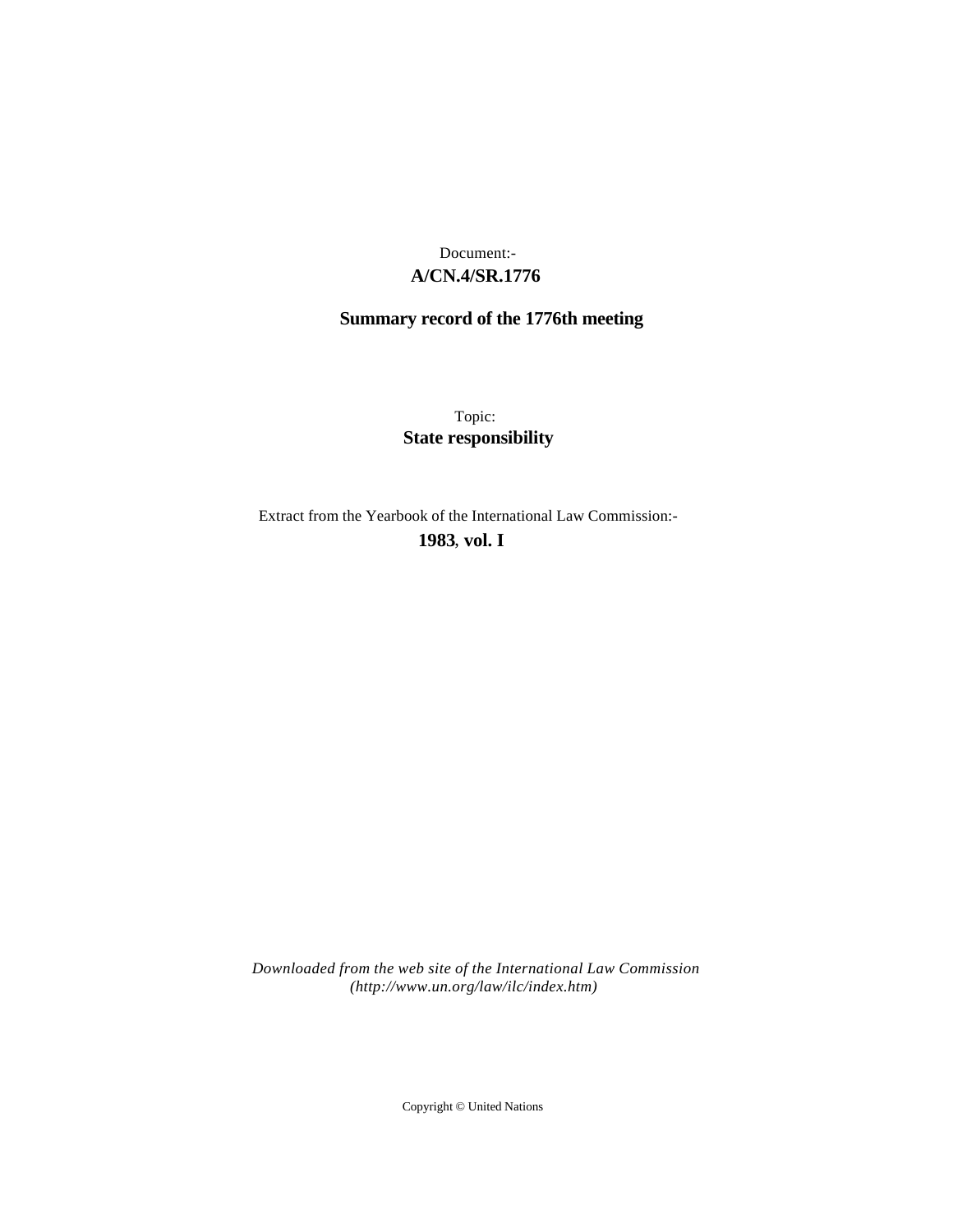links between the two bodies would be maintained in the coming years.

39. Mr. RAZAFINDRALAMBO, speaking on behalf of the African members of the Commission, referred to the impressive activities carried out by the Asian-African Legal Consultative Committee in the field of international law. The participation of African jurists in that work might not be as extensive as it should be, but it must be borne in mind that they had entered the international arena only recently and were not yet fully informed of the Committee's activities. In the future, however, cooperation between the Committee and African jurists could only increase.

40. Mr. DIAZ GONZALEZ, speaking on behalf of the Latin-American members of the Commission, thanked the Observer for the Asian-African Legal Consultative Committee for all the information he had provided on the activities of the Committee, which was not only engaged in formulation of the law, but also performed consultative functions. It had, for example, advised the Governments of the region on matters relating to the law of the sea. He himself was convinced that close co-operation between the Commission and regional committees concerned with international law benefited the United Nations as much as those committees.

41. Mr. SUCHARITKUL, speaking on behalf of the Asian members of the Commission, thanked Mr. Sen for his excellent statement and expressed the hope that the very close co-operation between the Committee and the Commission would continue in the future. The Commission deeply appreciated the Committee's interest in its work and remained keenly interested in the Committee's views and activities.

42. Mr. USHAKOV, speaking also on behalf of Mr. Flitan, commended Mr. Sen for his brilliant presentation of the Committee's work. Since the Committee's membership had been expanded, its work had assumed greater importance, not only for the countries of the region but also for the codification and development of international law. The Committee was still concerned to give priority to the consideration of items on the Commission's agenda and, conversely, it was not unusual for members of the Commission, including its special rapporteurs, to refer to the Committee's work. It was therefore in the Commission's interest to strengthen its co-operation with the Committee.

43. Mr. QUENTIN-BAXTER said that the ties between the Commission and regional bodies such as those whose representatives were attending the present session as observers were far more than merely formal. The effectiveness of law-making at the international level depended on such collaboration. The excellent work done by the Asian-African Legal Consultative Committee and the Inter-American Juridical Committee was reflected, *inter alia,* in the quality of the work of the Sixth Committee of the General Assembly and of the Commission itself. On behalf of the members of the Commission belonging to the group of Western European and other countries, as well as of his own country, which by its geographical position belonged to the region of the

Asian-African Committee, he thanked Mr. Sen for his extremely informative and interesting statement and expressed the continuing interest of those countries in the Committee's activities and the documents emanating from them.

44. Mr. JAGOTA said that he had been closely associated with the Committee since 1966 and had witnessed its gradual development from a consultative role to that of the premier intergovernmental legal group of Asia and Africa. Not only had its membership increased from the original seven or eight to well over 40, but the range of its interests and activities had grown immensely, starting with the substantial contribution it had made to the work of the Commission on diplomatic and consular law, continuing with its contribution to the codification of the law of treaties in 1968 and 1969, and reaching a climax in the work on the law of the sea, to which the Committee had devoted special attention between 1970 and 1982. In the economic sphere, too, especially in matters of economic co-operation, in protecting interests in commodity trade, in preparing model export and import contracts, in providing forums for the settlement of economic disputes and, most recently, in elaborating the legal framework for South-South co-operation, the Committee's contribution had been extremely impressive. Mr. Sen deserved a special tribute for having been instrumental in building up the Committee's activities and its mutually valuable relationship with the Commission.

45. The CHAIRMAN, speaking on behalf of the Commission as well as in his personal capacity, thanked Mr. Sen for his statement, which showed in a most gratifying manner how deeply the Committee was involved in the consideration of issues being examined by the Commission. The Committee also deserved congratulations on the vigorous manner in which it was tackling the legal aspects of economic issues affecting the countries of the Asian-African region, and on its efforts to accelerate the process of accession to, and ratification of, multilateral conventions by its member countries. In conclusion, he reiterated the Commission's regret at having been unable to send one of its members to the Tokyo session of the Committee, which had unfortunately coincided with the Commission's current session.

*The meeting rose at 5.45 p.m.*

## **1776th MEETING**

#### *Tuesday, 7June 1983, at 10a.m.*

## *Chairman:* Mr. Edilbert RAZAFINDRALAMBO

*Present:* Mr. Al-Qaysi, Mr. Balanda, Mr. Barboza, Mr. Calero Rodrigues, Mr. Diaz Gonzalez, Mr. Evensen, Mr. Flitan, Mr. Jacovides, Mr. Jagota, Mr. Koroma, Mr. Lacleta Muñoz, Mr. Mahiou, Mr. Malek, Mr.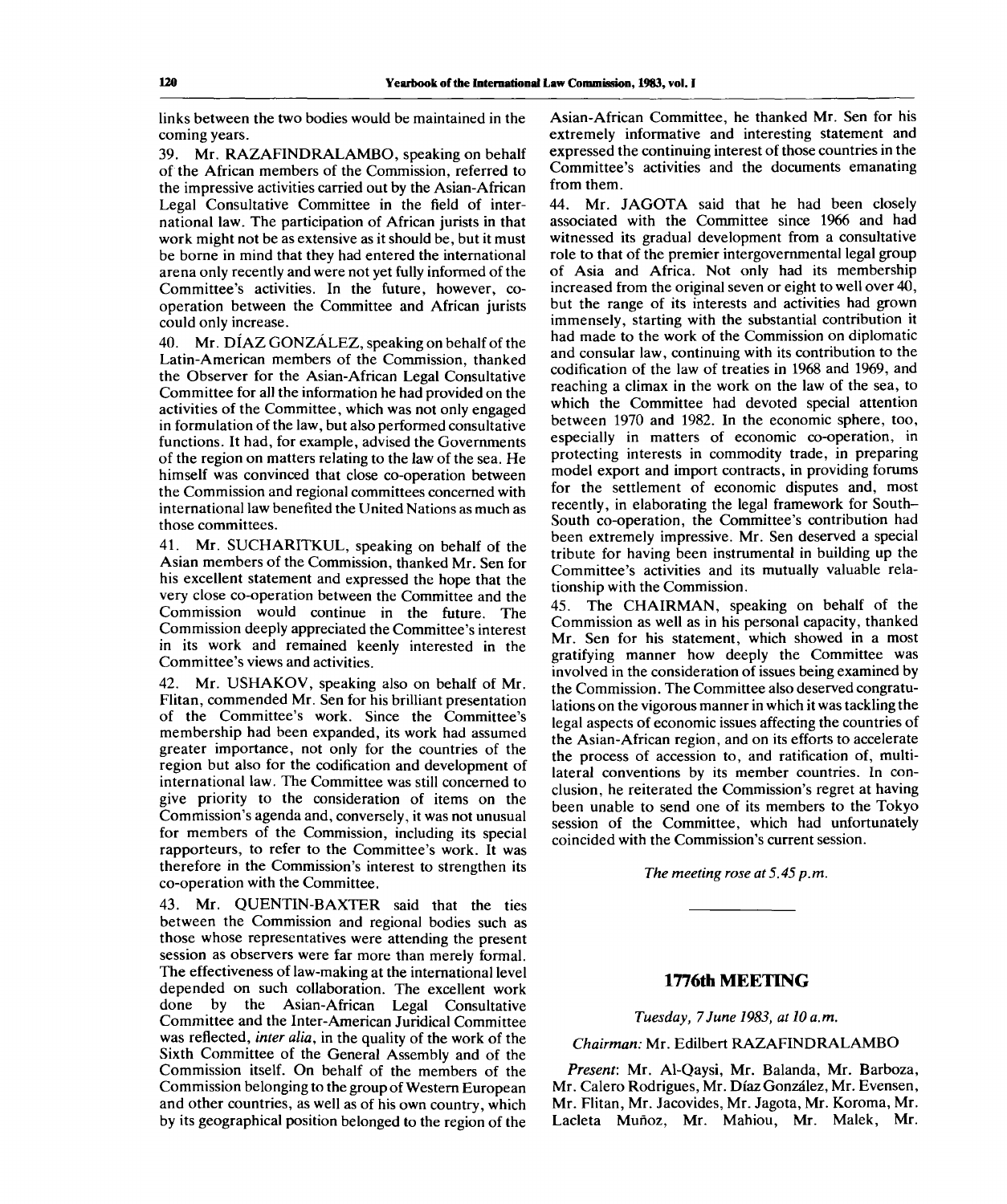McCaffrey, Mr. Ni, Mr. Ogiso, Mr. Quentin-Baxter, Mr. Reuter, Mr. Riphagen, Sir Ian Sinclair, Mr. Stavropoulos, Mr. Sucharitkul, Mr. Ushakov.

#### **State responsibility** *(continued)* (A/CN.4/354 **and Add.l** and 2, A/CN.4/362,<sup>2</sup> A/CN.4/366 and Add.1,<sup>3</sup> ILC(XXXV)/Conf.Room Doc.5)

#### [Agenda item 1]

## *Content, forms and degrees of international responsibility (part 2 of the draft articles)<sup>4</sup>*  **(continued)**

FOURTH REPORT OF THE SPECIAL RAPPORTEUR *(continued)*

1. Mr. USHAKOV said that he totally disagreed with the report under consideration (A/CN.4/366 and Add.l). In paragraph 32, the Special Rapporteur stated that, in response to the request made by many members of the Commission and by members of the Sixth Committee of the General Assembly, the report sought to concentrate primarily on an outline of the possible contents of parts 2 and 3 of the draft articles on State responsibility and to "discuss the admittedly difficult choices with which the Commission is faced". In actual fact, the Commission was not faced with any such choices; rather it was the Special Rapporteur for whom the choices were "admittedly difficult" and who deemed it necessary to make them. For example, the Special Rapporteur proposed not to deal with aggression and other international crimes in part 2 of the draft, at least until part 3 had been prepared.

2. In paragraph 45 of his report, the Special Rapporteur said that the Commission should give early consideration to the question of the settlement of disputes, since the prospects regarding part 3 would decisively influence the way in which part 2 was to be elaborated. He stated in paragraph 65 that

there is little chance that States generally will accept a legal rule along the lines of article 19 of part 1 of the draft articles without a legal guarantee that they will not be charged by any or all other States with having committed an international crime, and be faced with demands and countermeasures by any or all other States without an independent and authoritative establishment of the facts and the applicable law. . . .

Clearly, the Special Rapporteur took the view that the legal consequences of the crimes covered by article 19 could not be foreseen without a competent and independent authority to establish the facts and the applicable law. He added, in paragraph 66, that if such an authority reached the conclusion that an international crime had been committed, the international community of States would not agree that the matter of sanctions

should be left to the willingness of each individual State to make the sacrifices inevitably involved. That had led the Special Rapporteur to believe that the Commission, having recognized an element of progressive development of international law in provisionally adopting article 19, should carry the development to its logical conclusion by proposing secondary and tertiary rules in that respect.

3. The Special Rapporteur was of the opinion that the secondary rules depended on the existence of a competent and independent authority, and therefore favoured the formulation of tertiary rules, because he appeared to consider that such an authority did not exist and that its role could not be filled either by the United Nations in general or by the Security Council in particular. Was what the Special Rapporteur had in mind a kind of world government vested with executive powers? In the absence of such an institution, any decision taken by an authority, even a competent authority, would not be final because its application would not be guaranteed.

4. The Commission could not base itself on the Special Rapporteur's personal opinion and begin to elaborate part 3 before part 2. It was not realistic to envisage the establishment of an authority that would replace the international community, which recognized the right of States to take measures against acts of aggression and other international crimes. Moreover, it was the international community of States which, through the Sixth Committee and the General Assembly, had requested the Commission to embark on the work of preparing part 2 of the draft. In addition, when the Commission had formulated article 19 of part 1 of the draft relating to a category of particularly grave internationally wrongful acts, namely international crimes, it had taken account of existing international law and had not, as the Special Rapporteur seemed to think, been engaged in progressive development of the law. Indeed, it had been on the basis of contemporary international law that the Commission had listed a number of international crimes in article 19, paragraph 3, and had emphasized that that provision would require the formulation of secondary rules in part 2 of the draft. The position adopted by the Special Rapporteur in his fourth report was thus contrary both to the wishes of States and to the decisions taken by the Commission.

5. In summing up, the Special Rapporteur noted in paragraph 122 of the report that the draft articles should cover the legal consequences of all acts or omissions of States which were not in conformity with what was required of the author State under an international obligation, irrespective of the content and source of the obligation, and suggested that part 2 of the draft must take as its starting-point the normal situation, namely that the internationally wrongful act gave rise to new bilateral legal relationships between the author State and the injured State only. However, such a situation existed only in respect of less serious international offences. It was plain that the Commission must deal first with international crimes and determine their legal consequences; hence it could not take as its point of departure the one

<sup>&</sup>lt;sup>1</sup> Reproduced in *Yearbook . . . 1982*, vol. II (Part One).

<sup>2</sup> Reproduced in *Yearbook . . . 1983,* vol. II (Part One).

<sup>3</sup>  *Idem.*

<sup>4</sup> Part 1 of the draft articles (Origin of international responsibility), articles 1 to 35 of which were adopted in first reading, appears in *Yearbook . . . 1980,* vol. II (Part Two), pp. 30 *etseq.*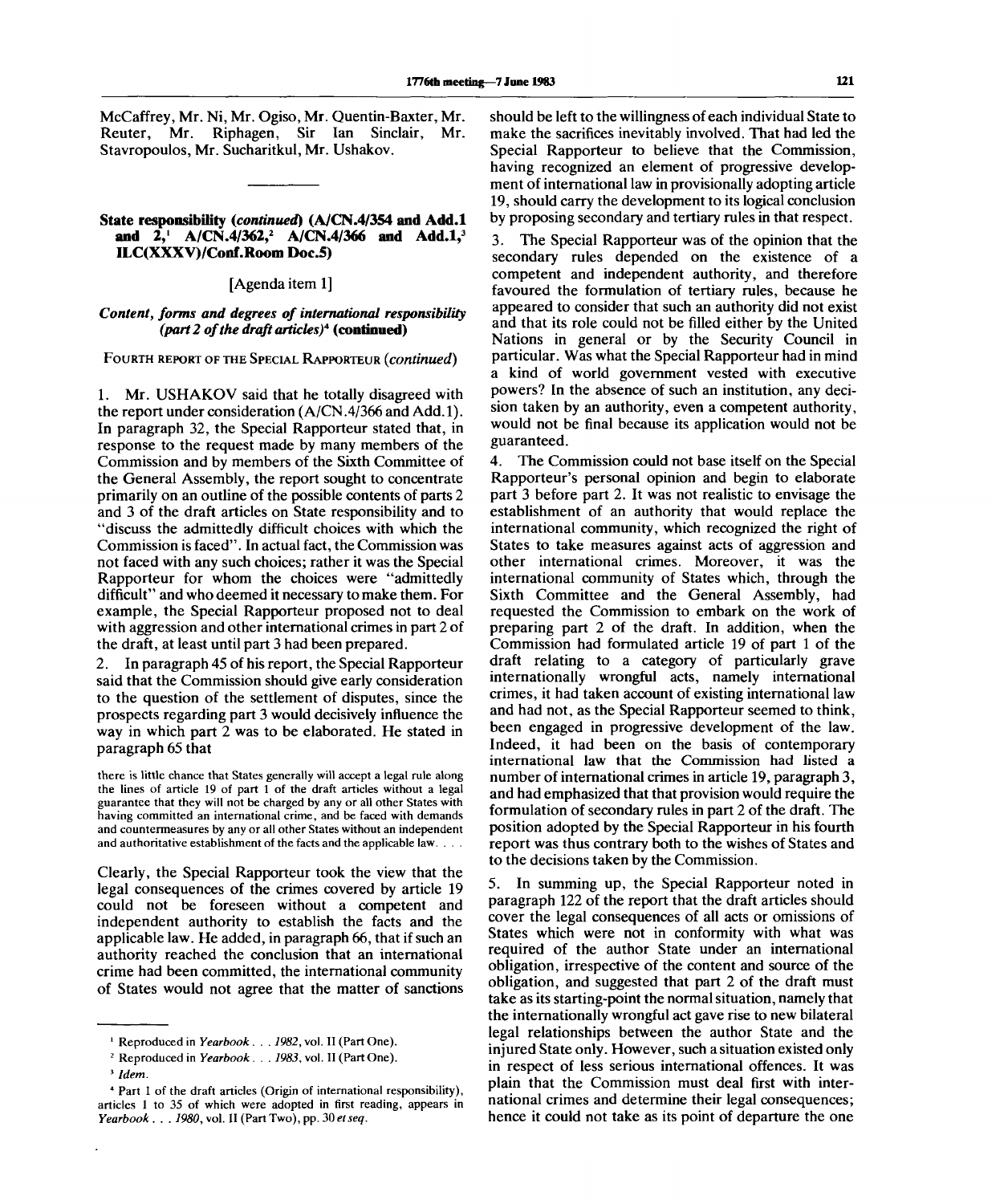proposed by the Special Rapporteur, whose method would cause the Commission to move backwards.

6. It was apparent from the report that proportionality should be the concept underlying all of part 2. Admittedly, the concept did exist in domestic legislation, but as a logical criterion, not a legal one. It was a well-known fact that the most serious offences had the most serious legal consequences. Even in internal law, however, the idea of seriousness was entirely relative and the legal consequences attaching to a particular offence could vary from one period of history to another. The Commission must undoubtedly take proportionality into consideration and, for example, assign more serious legal consequences to international crimes than to international delicts. Yet the Special Rapporteur had a different sort of proportionality in mind, namely that the legal consequences of any internationally wrongful act must be proportional to the material consequences of the act. They must remain within those limits and not go beyond them. In some cases, the consequences could be identical, for instance when compensation provided full reparation for physical damage, but it was inconceivable that an act of aggression which had cost the lives of 1 million human beings should have as a legal consequence the death of the same number of other human beings.

7. As Mr. Reuter had pointed out (1772nd meeting), the very existence of rights created an assumption of coercion. Obviously, however, it had to be decided what kind of coercion was allowed by international law. To that end, the Special Rapporteur had resorted both to the concept of proportionality and to that of objective régimes. The first was manifestly too vague and the second was unnecessary. There was, of course, a general objective regime, that of international law, but there were no particular objective regimes. Armed reprisals were forbidden, not by reference to the concept of proportionality or in keeping with certain objective regimes, but simply because international law did not allow them.

8. In conclusion, the Special Rapporteur's fourth report was entirely unacceptable, primarily because it was the Commission's task at the present time to draft provisions on the legal consequences of international crimes.

9. Mr. JACOVIDES said that, in a complex topic which lay at the very heart of public international law, part 2 of the draft, dealing with the content, forms and degrees of international responsibility, presented the Commission with a serious challenge. Should the Commission allow the admittedly formidable difficulties of the problem to turn it away from the trend which had clearly emerged and was fully consonant with the demands of contemporary international law, or should it go forward, tackling those difficulties as resolutely as it could and thereby discharging its responsibility with regard to the progressive development of international law? To his mind, the latter course should be adopted as a matter of principle, even though it might take longer and involve more controversy.

10. Since the adoption of the Charter of the United Nations, a number of positive developments had lent further substance to the concept of public policy in international law. Those developments included the notion of *jus cogens,* formally accepted in the 1969 Vienna Convention on the Law of Treaties, and the notion of international crimes, one for which the Commission could claim much credit, since it had been embodied in article 19 of part 1 of the draft and was the premise clearly underlying the draft Code of Offences against the Peace and Security of Mankind, a topic recently revived by the General Assembly and referred to the Commission as a matter of urgency.

11. While he shared many of the views expressed by Mr. Reuter (1771st meeting), especially with regard to the method to be followed in connection with parts 2 and 3, the need for a commonly acceptable and precise terminology and the importance of avoiding any decision inconsistent with the equivalent provisions of the Charter, he could not agree that no attempt should be made to go beyond what was already to be found in the Charter. It was, of course, true that the Commission, like the Special Committee on Principles of International Law concerning Friendly Relations and Co-operation among States, the Special Committee on the Question of Defining Aggression, the Special Committee on Enhancing the Effectiveness of the Principle of Non-Use of Force in International Relations, or other bodies, had no competence or authority to change or depart from the Charter. That could only be done by a review carried out under the procedure prescribed in the Charter itself. What those committees had done, just as the Commission itself could and should endeavour to do, had been to strengthen and build upon the provisions of the Charter in the light of experience gained since 1945 and of the requirements of contemporary international law as understood by the present-day international community, the larger part of which now consisted of newly independent States that had not participated in the formulation of the Charter provisions. Their attitudes, as conditioned by their experience and understanding of international law, were relevant and must be taken into account. By recognizing that fact, the Commission would not only perform a service to the international community but also effectively counter occasional criticism to the effect that it was no longer in the mainstream of present-day international law.

12. Again, he could not agree with the view that the Definition of Aggression adopted by the General Assembly by consensus in 1974<sup>5</sup> added nothing new from the legal point of view. The Definition provided a higher and stricter standard which would-be aggressors would have to reckon with, especially when the draft Code of Offences against the Peace and Security of Mankind, including the element of international criminal jurisdiction over States as well as individuals, took concrete form. The fact that the Security Council had discretionary authority, even under the terms of the Definition, to determine whether aggression had occurred in a given case and the fact that, unfortunately, the Security Council

<sup>5</sup> General Assembly resolution 3314 (XXIX) of 14 December 1974, annex.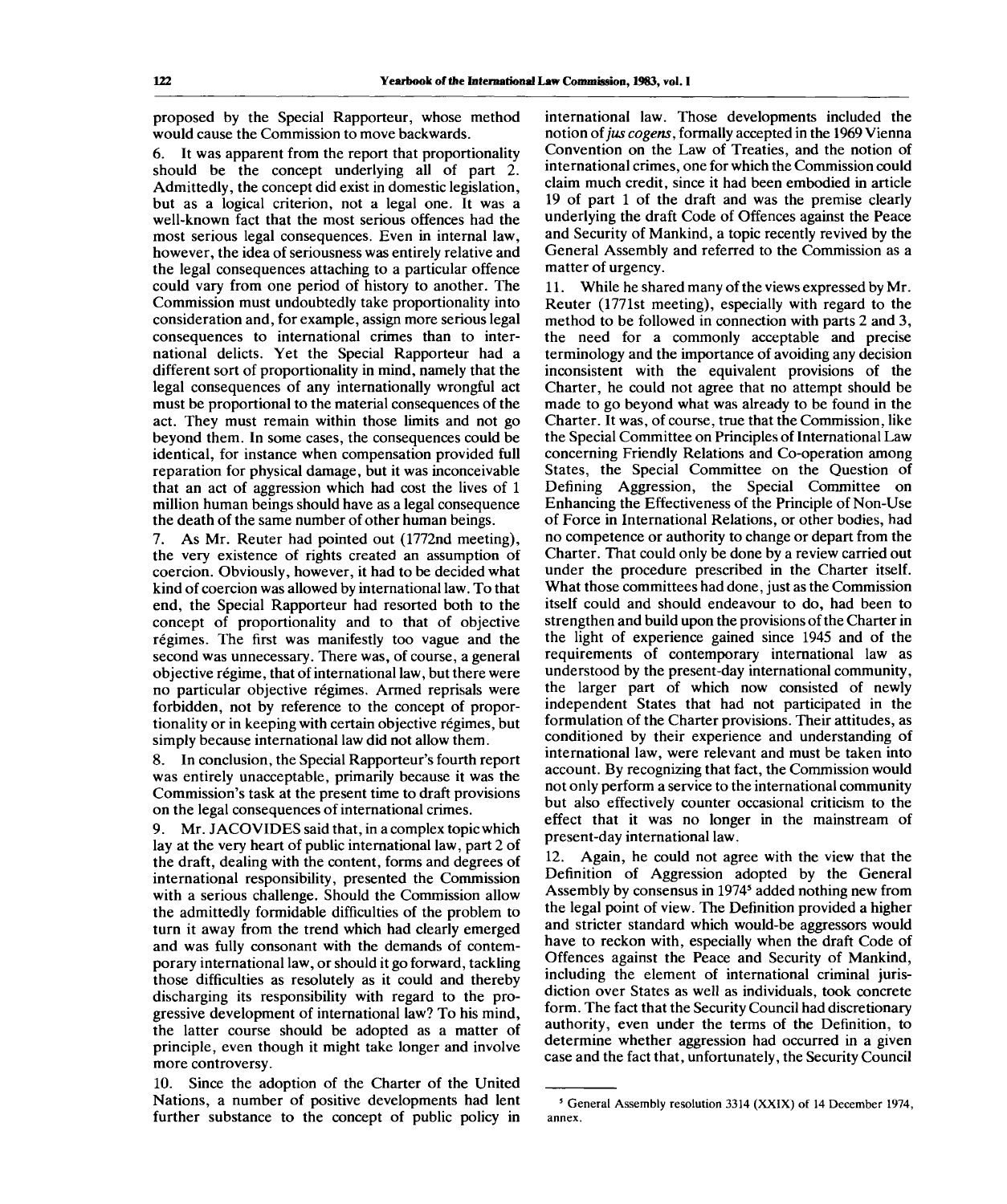not infrequently took its decisions on the basis of political considerations did not detract from the Definition's value from the legal standpoint. What international lawyers could do was to provide a legal standard and to argue the case in terms of legal considerations, hoping that such considerations would carry due weight with political bodies such as the Security Council, if not immediately, then at least in the future. To think otherwise would be to admit the futility of international law and of the Commission's efforts in the area of the maintenance of international peace and security.

13. The situation in his own country since 1974 afforded a striking example of the recent increase in the number of acts of international lawlessness and of the manifest ineffectiveness of the United Nations in preventing or remedying such acts. In his report of September 1982 on the work of the Organization, the Secretary-General had expressed the view that resolutions, particularly those adopted by the Security Council, should serve as a springboard for governmental support and determination and should motivate policies outside the United Nations, that being the essence of the treaty obligation which the Charter imposed on Member States.<sup>6</sup>

14. With regard to the second set of draft articles at present before the Drafting Committee,<sup>7</sup> more effort and ingenuity would obviously be required before they could be given a generally acceptable form. The wording of draft article 2, dealing with the principle of proportionality, could bear some improvement, as indeed could that of draft articles 4, 5 and 6. But the principle behind each of those draft articles should be retained and, if possible, strengthened and made more specific. Some members had argued that the Commission should be modest in its objectives, that it should not undertake more than it could perform and that it should avoid duplication, especially with the draft Code of Offences against the Peace and Security of Mankind. Those observations were undoubtedly pertinent and should be accommodated as far as possible, but there should be no compromise on the issue of principle involved.

15. The concept of international crimes set forth in article 19 of part 1 of the draft after a great deal of debate should not be allowed to lose any of its meaning in part 2. Far from duplicating the work yet to be done in connection with the draft code of offences, any additional work on the basis of articles 4,5 and 6 of part 2 of the draft on State responsibility would actually supplement it. The two Special Rapporteurs could, in fact, benefit from each other's experience. So long as article 19 was maintained in part 1—and it unquestionably should be—it had to be accompanied by provisions in part 2, and later in part 3, that would give it and the other provisions of part 1 additional substance in terms of content, form and degree. As a practical arrangement, formulations on matters such as aggression included in the draft code of offences could eventually be incorporated in the draft

under consideration, thus avoiding duplication of effort and the risk of possible discrepancy.

16. The Commission should maintain a steady course. In submitting draft articles 1-6 in his third report (A/CN.4/354 and Add.l and 2), the Special Rapporteur had adopted the right approach and had received support in the Sixth Committee. While some flexibility could be envisaged with regard to the wording of the articles or even, as Mr. Calero Rodrigues had suggested (1772nd meeting), in terms of the priority given to the consideration of less controversial topics, the principle of State responsibility itself should not be compromised or downgraded. Public policy dictated by the higher common interests of the international community was a concept which had definitely emerged in public international law. It helped small and weak nations against the arrogance of the powerful. It was there to stay, and the Commission, with its new enlarged membership, must not fail to cultivate and safeguard it.

17. Mr. BALANDA said that the report under consideration reflected the profound thinking of the author. Unfortunately, some difficulties arose because the report did not contain any draft articles and the terms employed were not always defined. It was, for example, open to question whether countermeasures included self-defence, state of necessity, reprisals and retortion, which were quite separate concepts, and whether self-help differed from self-defence, reprisals, retortion and reciprocal measures. Moreover, the concept of regional or bilateral objective régimes, one which the Special Rapporteur had recognized as being somewhat vague, was not based on generally accepted criteria. From a reading of paragraph 99, some doubts might also arise about the idea of a rule of international law determining the objectivity of a régime and about the *si omnes* clause. That was also true of the term *quid pro quo* and of parallel obligations and self-enforcement measures.

18. Paragraph 35 of the report pointed out that, compared with primary rules, there were relatively few secondary rules. In that connection, he noted that the Commission had focused primarily on the main obligation to which an internationally wrongful act gave rise, namely the obligation of reparation, which had been stressed by the international decision in the *Corfu Channel* case.<sup>8</sup> In general, the Commission had also confined itself to the consequences for the author State of an internationally wrongful act and had not dealt with the relationships that might arise between that State and other States.

19. In paragraph 37, the Special Rapporteur maintained that, in most cases, a State would deny, on the ground of the facts or of the interpretation of the applicable primary rules, that it had breached a legal rule or committed an internationally wrongful act for which it bore responsibility. Plainly, the draft articles could not remain silent on the procedure for the settlement of disputes, which called for positive rules. The question arose as to whether the settlement of disputes would be optional or compulsory, and whether States would be bound to use

<sup>6</sup>  *Official Records of the General Assembly, Thirty-seventh Session, Supplement No. 1* (A/37/1), p. 3.

<sup>7</sup> See 1771st meeting, para. 2.

*I.C.J. Reports 1949,* p. 4.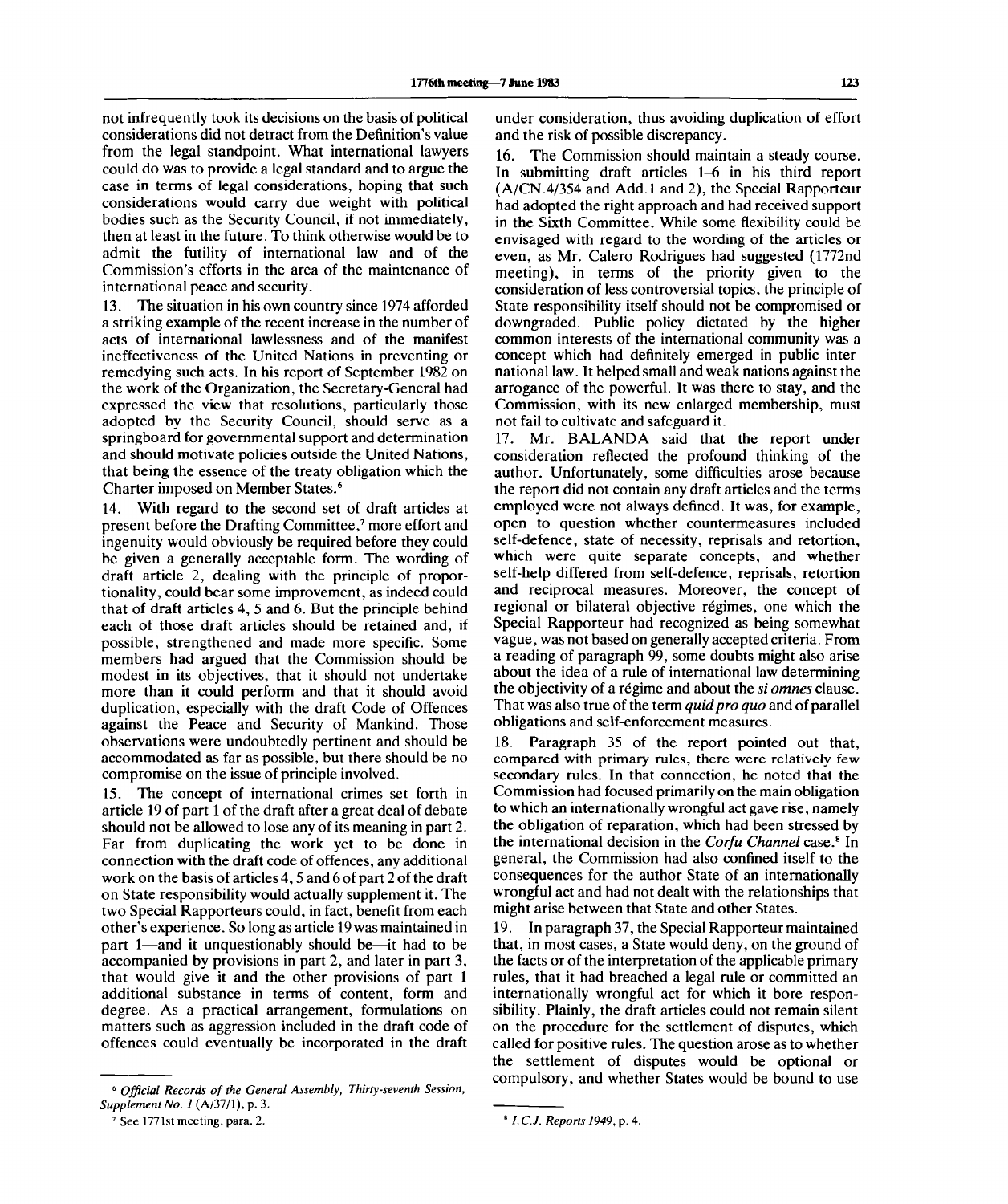the machinery provided for in the draft or whether they would have the option of using the settlement procedure they deemed most appropriate. However, in present-day international society, which was characterized by the affirmation of State sovereignty, the consent of States would always be necessary. It was not clear whether the draft would in fact propose new settlement machinery.

20. On the question of whether the draft should take the form of a convention or of an instrument containing only guidelines, it would inevitably be necessary to count on the good will of States and their co-operation and to bear in mind the fact that their conduct was dominated by the idea of sovereignty, which always required their consent. The determination of all States to respect a legal instrument that reflected their will was thus more important than the form of the draft.

21. The Special Rapporteur noted that international crimes had a minimum common element, namely their *erga omnes* character. International crimes required other States to adopt an attitude of solidarity with the injured State against the author State. Was it then necessary to include in the draft a general regime of international responsibility for international crimes and to propose rules to take account of the legal consequences of each international crime, and if so, in which context? Although the Commission had not yet defined the concept of an international crime in the draft on State responsibility or in the draft Code of Offences against the Peace and Security of Mankind, it was tempting to propose an examination of the nature of each international crime and its consequences. In order to avoid any overlapping with the draft code of offences the draft articles on State responsibility, which had enunciated the concept of an international crime in article 19 of part 1, should establish the applicable general régime and leave it to the draft code to deal only with the legal consequences of crimes which might endanger the peace and security of mankind. The draft on State responsibility should therefore set forth at least some basic rules on responsibility for international crimes, for they too could obviously give rise to State responsibility.

22. As the Special Rapporteur had acknowledged, the primary rules necessarily called for secondary, and even tertiary, rules. It seemed possible to establish a general régime of international responsibility for international crimes, since the Special Rapporteur himself had succeeded, provisionally at least, in identifying four of their common elements. Other common features could probably be identified as well. There would then be two separate, but complementary, drafts, namely the draft on State responsibility, which would contain all the primary and secondary rules, including those relating to international crimes, and the draft code of offences, which would establish a regime for offences against the peace and security of mankind.

23. In the system for the punishment of international crimes, in each of the drafts, it would not be appropriate to draw on all the concepts of internal criminal law and go so far as to incorporate the concept of an attempted crime, at least so far as States were concerned. An internal law system was a self-contained unit and made it possible better to assess the precise circumstances in which an act had been committed or which might have prevented a person from committing an act he had intended to commit. At the international level, it would undoubtedly prove necessary to discard the narrow concept of territoriality, which was a feature of internal criminal law, so that the concept of an attempted crime, at least as far as international crimes by States were concerned, could not be retained, for it was difficult in such cases to assess the element of intent. The final outcome, namely the completed act, should be the primary concern to the international community.

24. In part 2 of the draft, the Special Rapporteur intended to leave aside the question of aggression, which he regarded as belonging to the category of international crimes, and suggested that it should be studied as part of the draft code of offences. Aggression, however, was a prime example of an act that incurred the international responsibility of the author. For all that, it did not appear to fit into the category of acts that should be covered by the draft code, which should relate exclusively to serious offences that might endanger the peace and security of mankind. Paragraph 58 of the report drew attention to the difficulty that arose out of the fact that the international community as a whole did not unanimously agree on the punishment to be meted out for international crimes. Surely the reason was that, as far as international crimes were concerned, States had divergent interests. Some might have close relations with the author State and would thus adopt a less severe attitude towards it.

25. Another difficulty involved in the punishment of international crimes was the weakness of existing machinery for the settlement of disputes. Not only was the consent of the State concerned necessary, but the structure of some of the bodies for the settlement of international disputes did not always inspire sufficient confidence in all States. That was true in the case of the Security Council, whose structure was at the origin of the Manila Declaration on the Peaceful Settlement of International Disputes.<sup>9</sup>

26. As to the obligation of States to assist an injured State by taking countermeasures, it was affirmed in paragraph 62 of the report that such support concerned the relationship between those States and presupposed a form of common appreciation of the existence of a right to take countermeasures. In his opinion, a common appreciation of that kind should be founded on international solidarity and on the co-operation that States were duty-bound to extend to the victim of an international crime, rather than on the existence of a right itself. Again, it was open to question whether a State's failure to provide assistance to an injured State constituted a wrongful act that might give rise to the responsibility of the recalcitrant State. In present-day international society, however, such a duty of solidarity could not really be expected to take definite shape.

<sup>&</sup>lt;sup>9</sup> General Assembly resolution 37/10 of 15 November 1982, annex.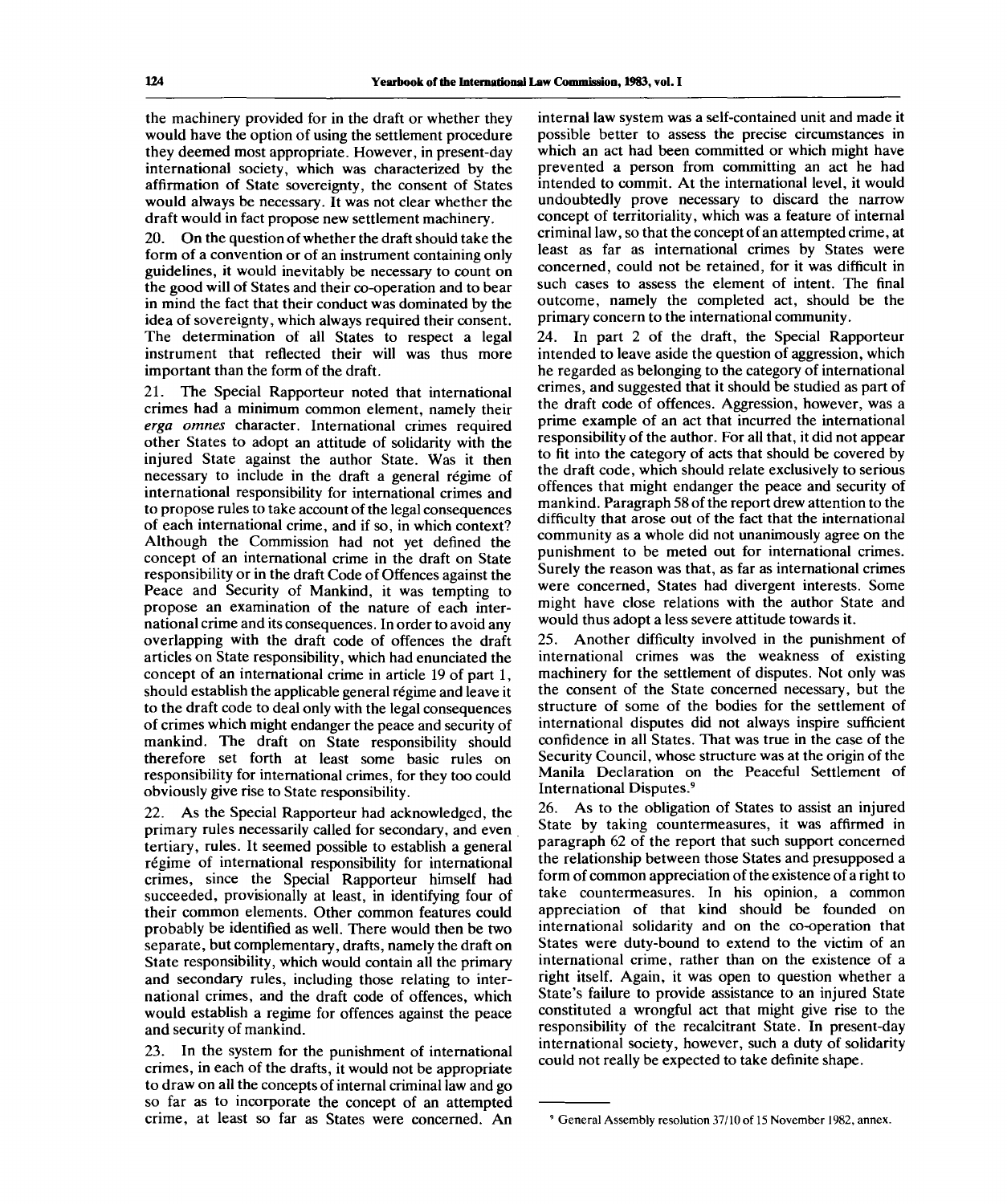27. The impression gained from reading paragraph 63 of the report was that the rule of quantitative proportionality did not apply in the case of international crimes falling within the jurisdiction of United Nations bodies. The question was, however, whether the specific nature of international crimes was enough to warrant derogation from the principle of proportionality. He certainly agreed with the Special Rapporteur's conclusion in paragraph 67 that, since the Commission had provisionally adopted article 19, it must move forward. Nevertheless, in order to be effective, parts 2 and 3 of the drafts must be realistic. Innovations could of course be introduced, but they must be justified.

28. Paragraphs 72-78 discussed a problem which took on great importance, particularly in the case of compensation, namely identification of the injured State when some States were expected to display international solidarity, for example under a multilateral treaty. In paragraph 73, a distinction appeared to be drawn between three categories of international obligations, but until a more precise definition of each category had been worked out, obligations of prevention could be left aside and only the two generally recognized categories, namely obligations of conduct and obligations of result, should be borne in mind. In the case of a dispute which created new legal relationships between the author State and the injured State, which State or States could be regarded as injured? A distinction had to be made between the source that established the legal link between the various States and the basis for their obligations. It was precisely the injury suffered as a result of a wrongful act that established a legal relationship between the victim and the author. For the other States, the obligation would usually be based on a treaty. In the case of international crimes, the duty to display solidarity would follow from the very nature of those crimes.

29. With regard to identifying the injured State, even if the primary rule was of treaty origin, there would in fact be only one injured State or group of States. However, he did not concur with the view that all the members of the group of injured States should be regarded in equal terms, in other words without differentiating between the nature of the origins of their obligations, for such an approach would be tantamount to saying that, in a case of compensation, for example, each member of the group was entitled to benefit therefrom. According to that view, the author State of an internationally wrongful act would in no way be entitled to take counter-reprisals against third States which had intervened to fulfil their obligation of solidarity. The legal régime of self-defence should also be taken into account in the draft because the principle had already been recognized in part 1. In that connection, too, the Commission should endeavour to develop international law.

30. The Special Rapporteur should specify what was meant by reprisals, particularly as compared with retortion, instead of classing all such concepts under the heading of countermeasures. However, the Commission should be careful about excluding the whole question of reprisals from the draft articles because, if it did so, the

text would obviously contain loopholes. Indeed, it seemed impossible not to deal with that question as part of the general régime of State responsibility, for reprisals were a common practice in international relations. Accordingly, it would be of great interest to know what kind of reprisals were authorized, for what kinds of acts, and what their scope was, particularly when a group of States had a common interest. It was plain that a provision on reprisals was essential in order to limit the possible sources of conflict.

31. The value of the idea of phasing measures and of reprisals being inadmissible if other means of enforcement were available, particularly procedures for the peaceful settlement of disputes (para. 102), was conjectural and would depend on each particular case. The fact that procedures always existed for the peaceful settlement of disputes had no effect on the actual conduct of States, which were fully aware that the Charter of the United Nations invited them to settle their disputes peacefully, although they might in practice react differently, depending on the size of the stakes, and would not engage in any kind of phasing. That comment also applied to the concept of proportionality put forward by the Special Rapporteur. He (Mr. Balanda) had not yet been able to determine whether a State measured its reaction precisely in terms of the extent of the wrongful act which had injured it, something which should be borne in mind to avoid proposing rules that were not sufficiently realistic.

32. His conclusion for the time being was that, if the draft was to be of any use, it must not overlook any matter either closely or remotely related to the system of State responsibility, including self-defence and international crimes—which would, however, have to be dealt with separately from aggression as such.

33. Mr. LACLETA MUNOZ welcomed the Special Rapporteur's fourth report (A/CN.4/366 and Add.l), which not only contained an outline of the possible contents of parts 2 and 3 of the draft articles, but also afforded an overview of the topic, although it would have been preferable if the Special Rapporteur had submitted draft titles and articles accompanied by commentaries. The report none the less went to the heart of international law, which was usually criticized for its lack of effectiveness and its lack of binding force. The oral introduction (1771st meeting) had also enabled members to gain a better grasp of the substance of the report.

34. Close attention was paid to the relationship between primary, secondary and tertiary rules, in which connection he shared the views expressed in paragraph 37 of the report, which had then gone on to analyse in paragraphs 38-42 the problem of the settlement of disputes and its limitations. It was indeed desirable to establish machinery for the settlement of disputes, inasmuch as article 19 of part 1 of the draft covered the concept of an international crime. In paragraph 40, the Special Rapporteur had none the less indicated that the settlement of disputes might be limited to the determination of the legal consequences of a wrongful act, in other words to the determination of the applicable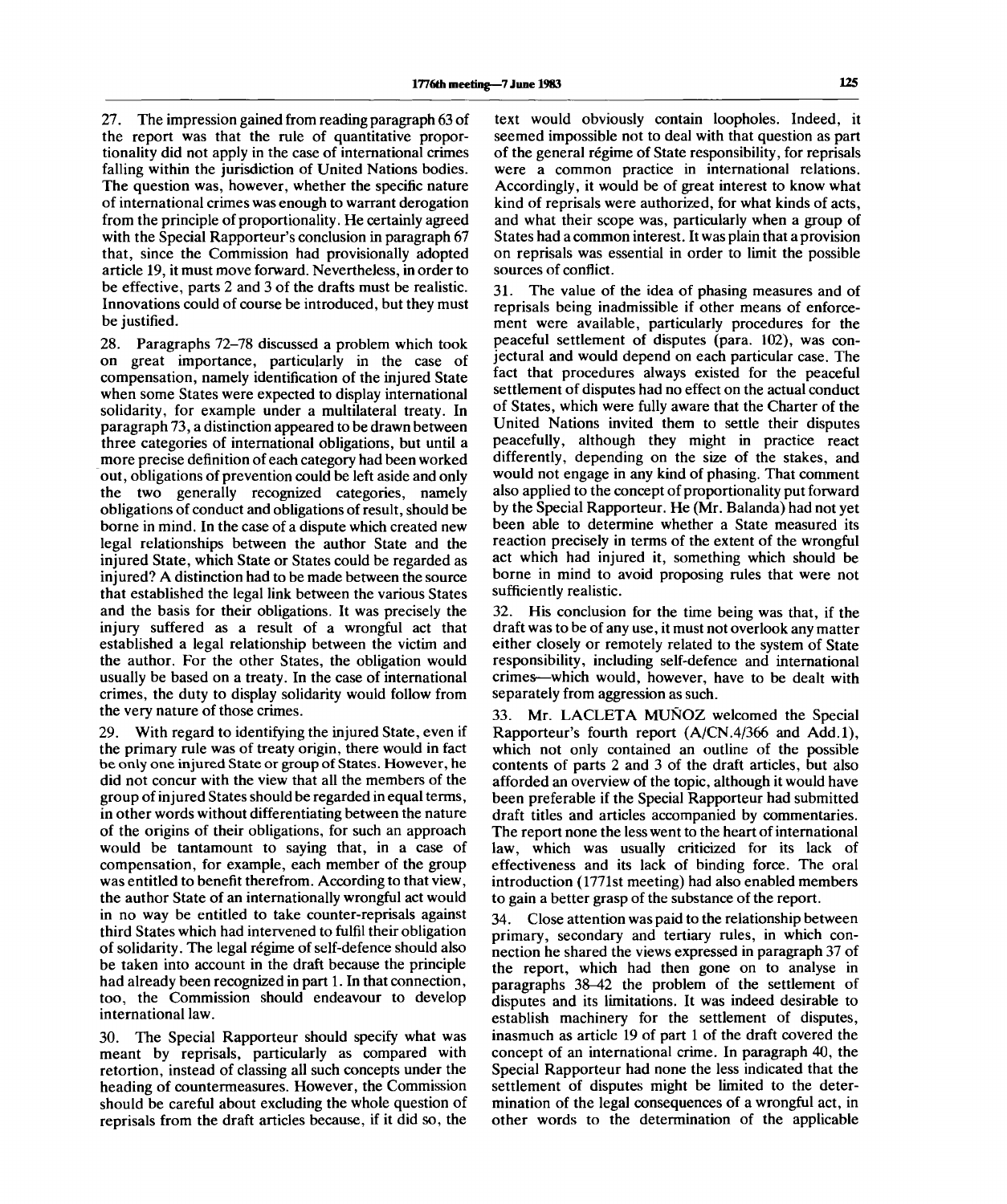secondary rules. Yet it was difficult to deal separately with those questions and the questions of the existence and unlawful nature of a wrongful act, which required the interpretation and application of the relevant primary rules. What he had in mind in that regard was Article 36, paragraph 2 (c) and *(d),* of the Statute of the ICJ. Accordingly, it could well be asked whether the Commission would refrain from dealing with international crimes in its draft. In his opinion, it should certainly not give in to that temptation. The concept of an international crime had been a major step forward in the development of international law and in the institutionalization of the international order. Classical international law was based on sovereignty and autonomy, as internal law had been at an early stage in its development, and the establishment of international organizations of a universal character following the two world wars had reflected the desire to place limitations on that situation.

35. Thus States were clearly forbidden by the Charter of the United Nations to use or threaten to use force to settle their disputes. The tragic thing was, however, that the institutional machinery to prevent and punish the use or threat of use of force had not worked as well as it should have. Did the Commission want to improve on it? In his own view, neither Article 33 nor Article 36 nor Chapter VII of the Charter was satisfactory, since they called for a limitation on sovereignty at inappropriate times. That was nevertheless the only solution for the future. For all that, the Commission should not go so far as to make proposals which might lead it to take a position on a possible revision of the Charter. It must realize what article 19 of part 1 represented and, as Mr. Reuter had suggested (1771st meeting), proceed in stages. It must first try to codify the classical international law of international responsibility, as it had done in part 1, and analyse the rights and obligations arising out of an internationally wrongful act in the shape of draft articles that could serve as a basis for a convention.

36. Paragraphs 46-49 of the report raised the question of whether, by providing for secondary rules, the legal nature of the primary rules which had been breached could be disregarded. In his opinion, it was not possible to do so. The Commission might nevertheless make a relatively simple classification by distinguishing between general rules and conventional rules. In connection with international crimes, between which no distinction should be made in the draft, in view of Mr. Thiam's study on the topic, he supported the ideas expressed in paragraph 60 and drew attention to a translation error in the last sentence of paragraph 58 of the Spanish text, which spoke of *delitos* rather than *crimenes.*

37. Paragraphs 122-126 contained the essential elements on the basis of which the draft articles might be formulated. He endorsed the comments made by the Special Rapporteur in the first sentence of paragraph 126, but the idea expressed in the first sentence of paragraph 127, namely that it would be advisable to "reserve" the special régimes of diplomatic law and belligerent reprisals, raised some doubts in his mind. Parallelism and reciprocity in the case of diplomatic law, in other words

the possibility of declaring *persona non grata* a diplomatic agent who abused his privileges, did not make it possible to reserve the special regime of diplomatic law. Indeed, it was precisely in the area of diplomatic relations that classic examples of wrongful acts and reparation were to be found. It was also incorrect to maintain that the possibility of declaring a diplomatic agent *persona non grata* and breaking off diplomatic relations ruled out the need to determine other legal consequences. Those questions could be dealt with in the rules that applied to injury and reparation. Similarly, he experienced some doubts about the statement that the obligation to respect human rights was limited by the requirement of "military necessity". Lastly, he agreed with the substance of paragraph 129, in which the Special Rapporteur had referred to the concept of "fault" and suggested that any obligation of a general nature should not be included in the draft articles.

38. Mr. JAGOTA said that the fourth report (A/CN.4/ 366 and Add.l) contained a number of conclusions with which he could not agree, but unlike other members of the Commission, he did not believe it was the Special Rapporteur's intention to suggest that difficult cases entailing State responsibility should not be dealt with in part 2 of the draft. A number of elements, such as the concept of an international crime and various types of delicts, had already been dealt with in part 1, but draft article 6 of part  $2<sup>10</sup>$  an article that also dealt with the question of international crimes, had been referred to the Drafting Committee. At no time had the Special Rapporteur suggested that article 6, or indeed any other draft article, should not be referred to the Drafting Committee or that the question of the legal consequences of international crimes should not be considered.

39. Just as part 1 dealt with identification of the author State, so part 2 must deal with identification of the injured State, the new relationship arising out of the commission of an internationally wrongful act, the rights of the injured State or States or of the international community, and the rights of third States. The report might have been easier to follow, however, if the Special Rapporteur had presented his thoughts in the form of draft articles accompanied by commentaries, based in particular on case-law and State practice. After all, the topic was not an academic one, but one that had a very close bearing on everyday reality.

40. As to the final shape to be given to the work on the topic, the draft articles would be clearer and more effective if they were presented in the form of a draft convention, rather than simply as guidelines. Even if such a convention was not adopted by an international conference, its provisions could none the less be applied. In that regard, the Special Rapporteur had cited the example of the Vienna Convention on the Law of Treaties, which had been invoked by the ICJ itself and had been followed in practice by States which had not yet signed or ratified it.

**<sup>10</sup> See 1771st meeting, para. 2.**